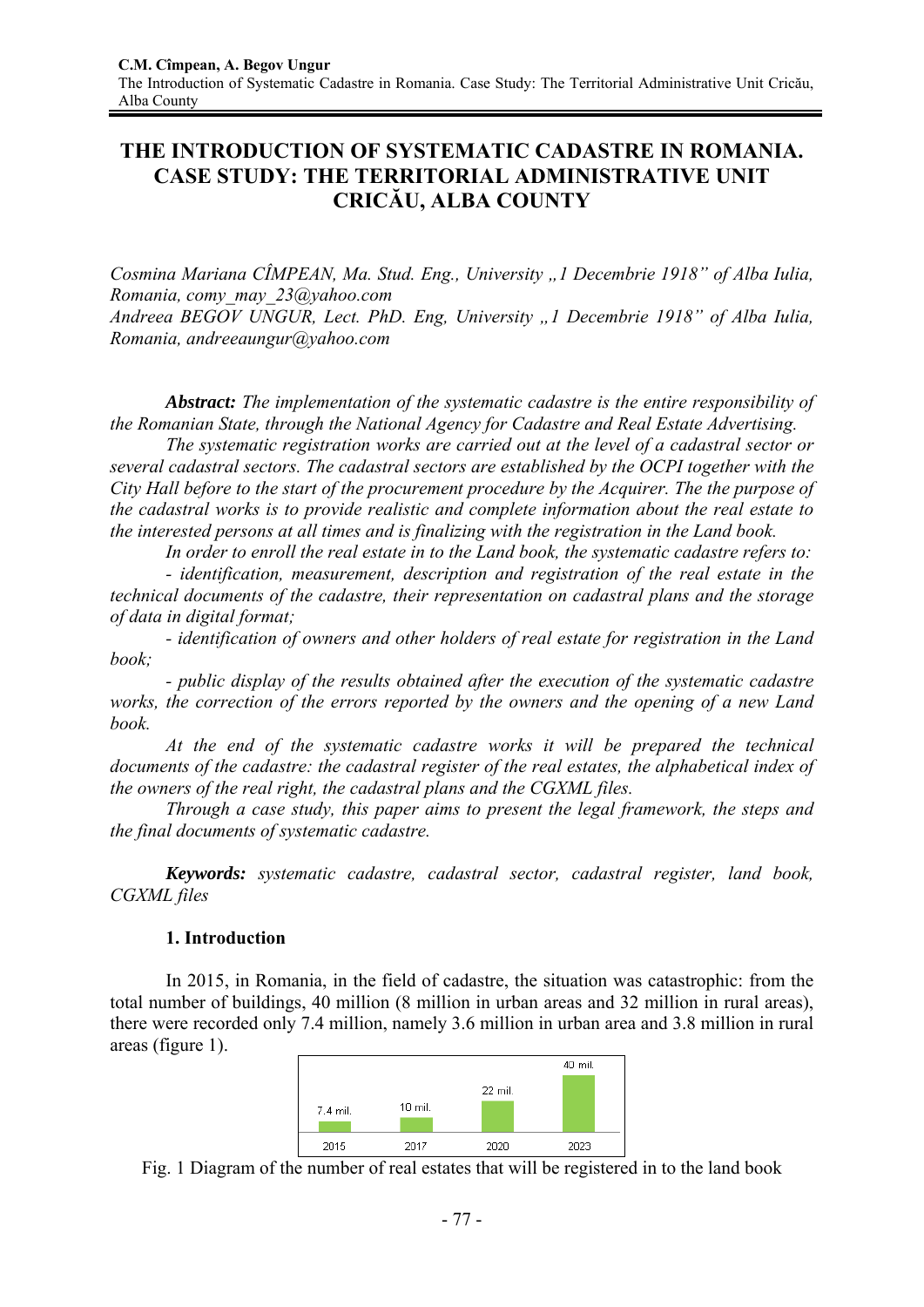In order to enroll the real estate in to the Land book, the systematic cadastre refers to [1], [2]:

- identification, measurement, description and registration of the real estate in the technical documents of the cadastre, their representation on cadastral plans and the storage of data in digital format;

- identification of owners and other holders of real estate for registration in the Land book;

- public display of the results obtained after the execution of the systematic cadastre works, the correction of the errors reported by the owners and the opening of a new Land book.

### **2. Case study**

Through a case study this paper aims to present the legal framework, the steps and the final documents of systematic cadastre. The cadastral sector taken into consideration is situated in Cricău, Alba county (figure 2).



Fig. 2 The geographical location of Cricău territorial administrative unit

For the introduction of systematic cadastre in the territorial administrative unit Cricău, Alba County were passed the following steps.

- 1. The collection and integration of datas;
- 2. Performing topographical surveys;
- 3. The processing of the topographical surveys;
- 4. Drawing up the final documents of the systematic cadastre.

**2.1. The collection and integration of datas -** To accomplish this paper, we had at our disposal the data provided by OCPI and by the Local Authority (City Hall), namely: the boundaries of the territorial administrative unit and of the intravilans that compose it, orthophotoplans, cadastral plans (scale 1: 10000), parcel's plans in analog format, the legalized property titles, the location and delimitation plans (PADs) in analog format, data from the National Geodetic Network, agricultural register in \*.jpg format, public/private domain inventory in \*.pdf multipage files, containing the list of public/private domain inventory/land book extracts (CF extract), the street nomenclature - \*.tif files, other types of data: general urban plans and zonal urban plans (PUGs and PUZs) - \*.xls and \*.tif files.

The data presented above has been analyzed and it has been created a preliminary graphical database to start the activities specific to this paper.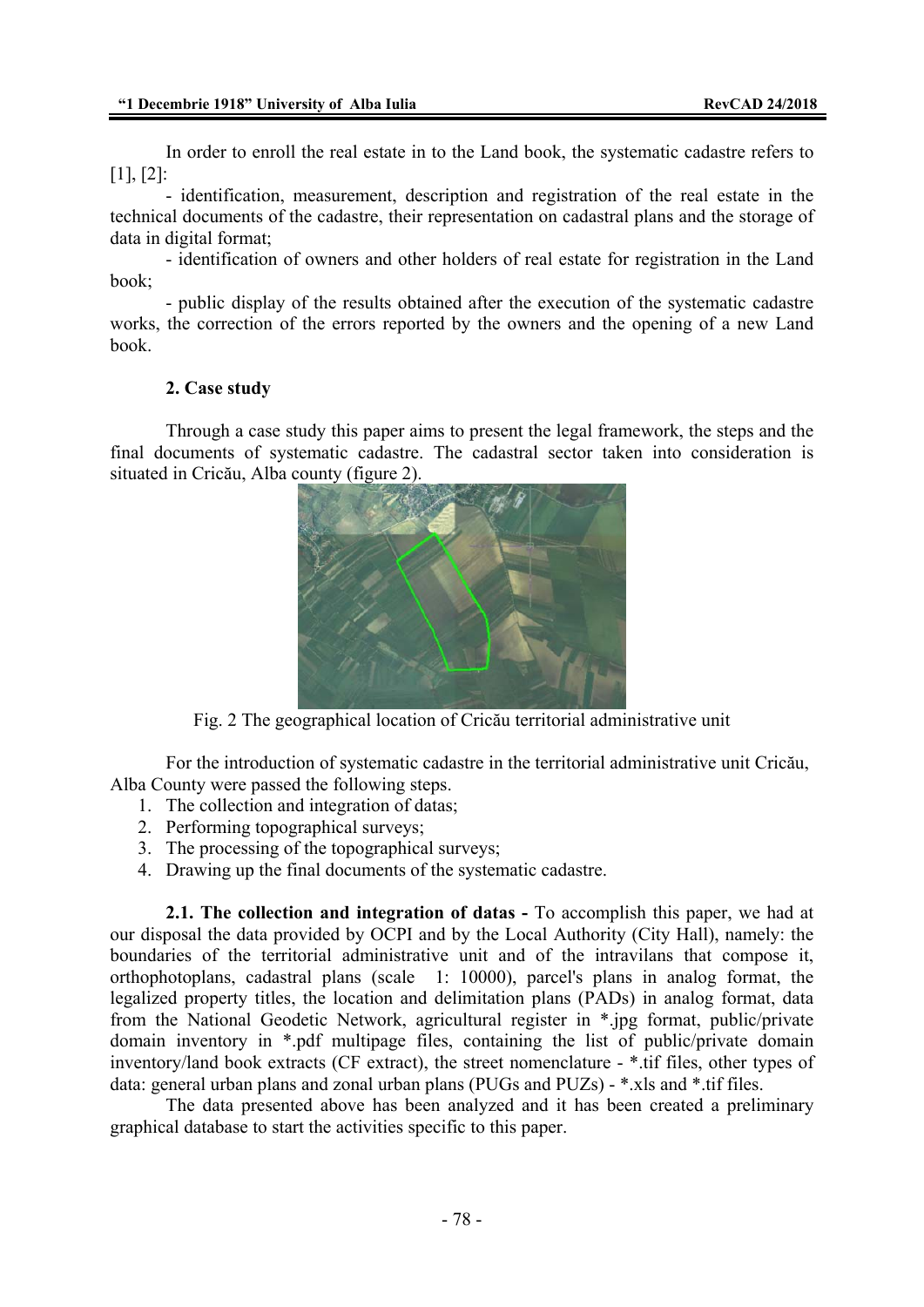**2.2. Performing topographical survey** – the topographical survey were performed using the GPS system Leica 900 and the total station Leica TCR 407.

For the determination of geodetic points coordinates was used a Leica 900 GPS system with double frequency. The used method was the static method with long observation times with connection to the permanent fixed stations ALBA and AIUD (ROMPOS). Thus, were determined four points (GPS 1000, GPS 2000, GPS 3000, GPS 4000) which were materialized in the field through the topographical terminals. Starting from points determined using GPS technology and taking into account the conditions from field and the configuration of the objective was performed a complete polygonal traverse, starting from point GPS 2000 with target on point GPS 1000 and closing on point GPS 3000 with target on point GPS 4000 (figure 3).



Fig. 3 The sketch of poligonal traverse

Downloading data from the total station was done using Leica Geo Office Tools software, resulting the field book (figure 4). **Lincoson** Adam

|                         |                                                            |                    |                      | Data: 05.08.2016                          |                                     |                                          |                                                                                                                                                                              |                |
|-------------------------|------------------------------------------------------------|--------------------|----------------------|-------------------------------------------|-------------------------------------|------------------------------------------|------------------------------------------------------------------------------------------------------------------------------------------------------------------------------|----------------|
|                         |                                                            |                    |                      | 1 Operator: Cosmina                       |                                     |                                          |                                                                                                                                                                              |                |
|                         | <b>ELEICA Geo Office - Tools - [Data Exchange Manager]</b> |                    |                      | 1 Prisma: TCR 407<br>1 Instrument: 125963 |                                     |                                          |                                                                                                                                                                              |                |
|                         | The Import Edit View Tools Export Window Help              |                    |                      | 1 Zona:Cricau                             |                                     |                                          |                                                                                                                                                                              |                |
| 口声感受地区 中央市区             |                                                            |                    |                      |                                           |                                     | 1 Comentariu: Cadastru Sistematic sect 3 |                                                                                                                                                                              |                |
|                         |                                                            |                    |                      | 2 INTR. VALORI                            | m<br>2 INTR. VALORI (T/P AUTOM.) T_ | 1.000000 th<br>11P                       | 1.600 h<br>1013 A                                                                                                                                                            | 1.510<br>0.000 |
| Management              | Contents                                                   | Contents           | 2 2000               |                                           | v                                   |                                          |                                                                                                                                                                              |                |
| Tools                   | E- R My Computer                                           | - Ry Computer      |                      | 2 MASURARE/E-HZ-V/                        |                                     |                                          |                                                                                                                                                                              |                |
|                         | <b>B-in Files</b>                                          | <b>R-Ran Files</b> | 3 1000               |                                           | V <sub>D</sub>                      | 93.236 HZ                                | 333.5260 V1 100.0010                                                                                                                                                         |                |
| Ģ                       | <b>D</b> Objects                                           | il Coliects        | 4 2001<br>51         |                                           | v D<br>D                            | 112,307 Hz<br>69.630 Hz                  |                                                                                                                                                                              |                |
| Import raw data         | E R PC-Card (TPS1100(DNA)<br><b>R-Il Serial Ports</b>      |                    | 6 <sub>2</sub>       |                                           | D                                   | 75.942 HZ                                |                                                                                                                                                                              |                |
|                         | <b>ED</b> COM3                                             |                    | 73                   |                                           | D                                   | 86.667 HZ                                |                                                                                                                                                                              |                |
| ¢                       | □ 四 COM4: TC407                                            |                    | 84                   |                                           | D                                   | 84.342 Hz                                |                                                                                                                                                                              |                |
| Import ASCII data       | <b>Big Fles</b>                                            |                    | 9 <sub>5</sub><br>96 |                                           | D<br>D                              | 78.737 Hz<br>93.367 HZ                   | 383, 3260 V1 100, 0005<br>127, 3229 V1 99, 9996<br>118, 5865 V1 99, 9996<br>109, 2884 V1 99, 9998<br>107, 4824 V1 99, 9997<br>130, 3693 V1 99, 9998<br>137, 0763 V1 99, 9998 |                |
|                         | $\oplus$ $\bigcap$ $x$ bs                                  |                    | 97                   |                                           | D                                   | 100.663 HZ                               | 139.6161 v1 100.0009                                                                                                                                                         |                |
| 办                       | E 30b 1:SIBOT109                                           |                    |                      | 9 INTR. VALORI                            |                                     | 1.000000 th                              | $1.600$ ih                                                                                                                                                                   | 1,500          |
| Export ASCII data       | 3db 2: CRICAUTOSA                                          |                    |                      | 9 INTR. VALORI (T/P AUTOM.)               | $T_{-}$                             | 12P                                      | 1013A                                                                                                                                                                        | 0.000          |
|                         | <b>B</b> Job 3: CRAIV                                      |                    | 9 2001               | 9 MASURARE/E-HZ-V/                        | v                                   |                                          |                                                                                                                                                                              |                |
| $\mathbf{f}_\mathrm{f}$ | 8 2 Job 4: SALISTEARS0                                     |                    | 10 2000              |                                           | v D                                 | 112.307 Hz                               | 387.7685 V1 100.0040                                                                                                                                                         |                |
| Data Exchange Manager   | <b>B</b> Job S:CRICAUNICE                                  |                    | 11 2002              |                                           | v b                                 | 250.773 HZ                               | 168.6547 v1 100.0030                                                                                                                                                         |                |
|                         | 由 C Job 6 -<br>图 20075                                     |                    | 12 <sub>8</sub>      |                                           | $\mathbf{D}$                        | 96.858 HZ                                | 109.2343 V1 100.0036                                                                                                                                                         |                |
| $\vec{E}_i$             | 出口 2008-                                                   |                    | 13 9                 | 16 INTR. VALORI                           | D<br>m                              | 104.338 Hz<br>1.000000 th                | 115.2018 v1 100.0015<br>$1.600$ ih                                                                                                                                           | 1.510          |
|                         | 出 Cha Job 9:-                                              |                    |                      | 16 INTR. VALORI (T/P AUTOM.)              | $T_{-}$                             | 12P                                      | 1013A                                                                                                                                                                        | 0.000          |
| Software Upload         | H 2 Job 10:-                                               |                    | 16 2002              |                                           | $\mathbf{v}$                        |                                          |                                                                                                                                                                              |                |
| 鼅                       | <b>第42 场</b> 11>                                           |                    |                      | 16 MASURARE/E-HZ-V/                       | D                                   |                                          |                                                                                                                                                                              |                |
|                         | B 2 10b 12 :-                                              |                    | 17 2001<br>18 2003   |                                           | V <sub>D</sub><br>V <sub>D</sub>    | 250.773 HZ<br>257.613 HZ                 | 368.6547 v1 99.9980<br>169.9849 v1 100.0003                                                                                                                                  |                |
| Formet Manager          | <b>D</b> Fornat files                                      |                    | 19 10                |                                           | D                                   | 124.788 Hz                               | 10.6244 v1 99.9975                                                                                                                                                           |                |
|                         | <b>E</b> Codes                                             |                    | 20 11                |                                           | D                                   | 122.478 Hz                               | 9.3060 v1 100.0002                                                                                                                                                           |                |
|                         | H @ ActiveSync                                             |                    | 21 12                |                                           | D                                   | 105.252 HZ                               | 119.2355 v1 100.0000                                                                                                                                                         |                |
| Export from job         |                                                            |                    | 22 13                | 26 INTR. VALORI                           | D<br>п                              | 103.444 HZ<br>1.000000 th                | 120.4620 v1 99.9987<br>$1.600$ ih                                                                                                                                            | 1.520          |
|                         |                                                            |                    |                      | 26 INTR. VALORI (T/P AUTOM.)              | $T_{-}$                             | 12P                                      | 1013A                                                                                                                                                                        | 0.000          |
|                         |                                                            |                    | 26 2003              |                                           | $\mathbf{v}$                        |                                          |                                                                                                                                                                              |                |
|                         |                                                            |                    | 27 2002              | 26 MASURARE/E-HZ-V/                       | D                                   |                                          |                                                                                                                                                                              |                |
| Additional Tools        |                                                            |                    | 28 2004              |                                           | V <sub>D</sub><br>V <sub>D</sub>    | 257.613 Hz<br>260.363 HZ                 | 369.9849 V1 100.0040<br>172.7471 v1 100.0035                                                                                                                                 |                |
|                         |                                                            |                    | 29 14                |                                           | D                                   | 116.321 Hz                               |                                                                                                                                                                              |                |
|                         |                                                            |                    | 30 15                |                                           | Ð                                   | 114.824 Hz                               | 12.9973 v1 100.0030<br>11.7589 v1 100.0036<br>124.1527 v1 100.0025                                                                                                           |                |
|                         |                                                            |                    | 31 16<br>32 17       |                                           | Ð<br>D                              | 108.958 Hz<br>106.888 HZ                 | 125.4557 v1 100.0015                                                                                                                                                         |                |
|                         |                                                            |                    |                      | 36 INTR. VALORI                           | m                                   | 1,000000 th                              | $1,600$ ih                                                                                                                                                                   | 1,500          |
|                         |                                                            |                    |                      | 36 INTR. VALORI (T/P AUTOM.)              | $T_{-}$                             | 12P                                      | 1013A                                                                                                                                                                        | 0.000          |
|                         |                                                            |                    | 36 2004              |                                           | v                                   |                                          |                                                                                                                                                                              |                |

Fig. 4 Downloading data from the total station

**2.3. The processing of the topographical surveys** - The processing of the topographical surveys was done using the programTopoSys, version 7.0 (figure 5).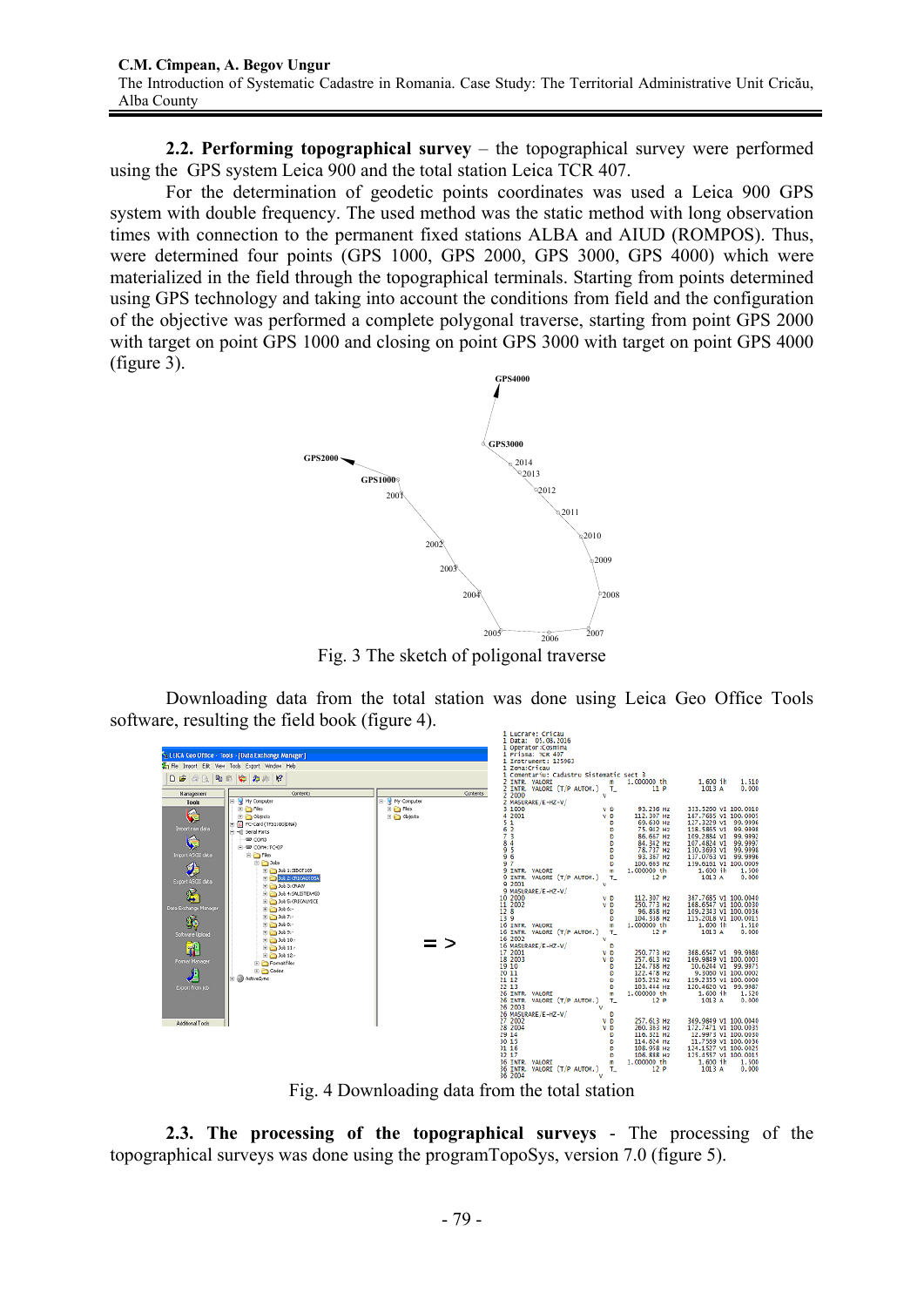

Fig. 5 The processing of the topographical surveys with TopoSys

After the processing of the topographical surveys were obtained the point's coordinates.

In order to achieve the contour of the measured objective, the coordinates of the points were imported into the AutoCAD with the help of the TopoLT program, then recourse to joining the points based on the codes used in the field and the sketch received from the City Hall (figure 6).

| <b>BBBB</b> and thru Readdome   |                                                                                | Adol/AB Davisling   |                                                       | a perigioni proc | 美人家                  | $-1.00$ $-0.00$ $-0.00$    |                                                                                                                                                    |                                    |                   |                                  |                                      |                                                                                                                                                                                                                                                                                                                                                                                                                                                                                  |
|---------------------------------|--------------------------------------------------------------------------------|---------------------|-------------------------------------------------------|------------------|----------------------|----------------------------|----------------------------------------------------------------------------------------------------------------------------------------------------|------------------------------------|-------------------|----------------------------------|--------------------------------------|----------------------------------------------------------------------------------------------------------------------------------------------------------------------------------------------------------------------------------------------------------------------------------------------------------------------------------------------------------------------------------------------------------------------------------------------------------------------------------|
|                                 | w boat forms Took Daw Omercon Modly Fauntine Widow Mile Gover Topol' Topology- |                     |                                                       |                  |                      |                            |                                                                                                                                                    |                                    |                   |                                  |                                      |                                                                                                                                                                                                                                                                                                                                                                                                                                                                                  |
|                                 | <b><i>Chapell</i></b> - Daving points                                          |                     |                                                       |                  | $4 - 1$              | G Stolet                   | <b>A. T.S. E. B. A.</b> - O. S. - C. MANDROWN                                                                                                      |                                    | AddVIII Invisible | Texplanable stress               | E. Lyn                               | $\begin{array}{c c c c c} \hline \multicolumn{3}{c }{\mathbf{5}} & \multicolumn{3}{c }{\mathbf{5}} \\ \hline \multicolumn{3}{c }{\mathbf{6}} & \multicolumn{3}{c }{\mathbf{6}} & \multicolumn{3}{c }{\mathbf{7}} \\ \hline \multicolumn{3}{c }{\mathbf{7}} & \multicolumn{3}{c }{\mathbf{8}} & \multicolumn{3}{c }{\mathbf{8}} \\ \hline \multicolumn{3}{c }{\mathbf{8}} & \multicolumn{3}{c }{\mathbf{9}} & \multicolumn{3}{c }{\mathbf{1}} \\ \hline \multic$<br>$-12.4 - 1 -$ |
| $-0.8197$<br>AdoCAT Clevic      | Foa fie Tun total chilen                                                       |                     |                                                       |                  |                      | <b>BO</b> se               |                                                                                                                                                    | or Took Day Disease Mulk Paaners V |                   | Grace Help Tippes TopoT TippGaph |                                      | $-50$                                                                                                                                                                                                                                                                                                                                                                                                                                                                            |
| - Field Watson                  | <b>Comfession Me</b>                                                           |                     |                                                       |                  |                      |                            | 00800050XDBBd\4-A-54Q4BBBABBB <mark>4 2mm</mark> d                                                                                                 |                                    |                   | $x \neq 2$ eded                  | - D Sedat<br>$\bullet$ $\beta$ 2mini |                                                                                                                                                                                                                                                                                                                                                                                                                                                                                  |
|                                 | Disamini's startime to be a control of                                         |                     |                                                       | <b>D</b> Danie   | A lates              |                            | AutoCAD Classic                                                                                                                                    | -821600-001                        | - 8 3 % DNA       | $+$ $-$ Mag                      | $-$ bire<br>$-$ Mole                 |                                                                                                                                                                                                                                                                                                                                                                                                                                                                                  |
|                                 | <b>NS</b>                                                                      |                     | Cobi<br>$\lambda$                                     | <b>Appelle</b>   | Occeando condices de |                            | 1-FlodO Nichard                                                                                                                                    |                                    |                   |                                  |                                      |                                                                                                                                                                                                                                                                                                                                                                                                                                                                                  |
|                                 | $\overline{u}$<br>220<br>590301                                                | 20/530 420          | ИÚ                                                    |                  |                      |                            |                                                                                                                                                    |                                    |                   |                                  |                                      |                                                                                                                                                                                                                                                                                                                                                                                                                                                                                  |
|                                 | TP:<br>380<br>928269<br>T3<br>301<br>939330                                    | 3845.93<br>30,8578  | w<br>w                                                |                  |                      |                            |                                                                                                                                                    |                                    |                   |                                  |                                      |                                                                                                                                                                                                                                                                                                                                                                                                                                                                                  |
|                                 | $\mathbf{D}$<br>301<br>120602                                                  | 2824330             | 10                                                    |                  |                      |                            |                                                                                                                                                    |                                    |                   |                                  |                                      |                                                                                                                                                                                                                                                                                                                                                                                                                                                                                  |
|                                 | $\overline{v}$<br>202<br>TODGO<br>$-201$<br>128<br>08/749                      | 20021-02<br>3000356 | <b>MI</b><br>w                                        |                  |                      |                            |                                                                                                                                                    |                                    |                   |                                  |                                      |                                                                                                                                                                                                                                                                                                                                                                                                                                                                                  |
|                                 | $\overline{v}$<br>\$30359                                                      | 3979.725            | 100                                                   | Oriotal          |                      |                            |                                                                                                                                                    |                                    |                   |                                  |                                      |                                                                                                                                                                                                                                                                                                                                                                                                                                                                                  |
|                                 | $\cdot$                                                                        |                     |                                                       |                  |                      |                            |                                                                                                                                                    |                                    |                   |                                  |                                      |                                                                                                                                                                                                                                                                                                                                                                                                                                                                                  |
|                                 | Plus with                                                                      |                     | Ras description                                       |                  | ٥                    |                            |                                                                                                                                                    |                                    |                   |                                  |                                      |                                                                                                                                                                                                                                                                                                                                                                                                                                                                                  |
|                                 | <b>Report names</b>                                                            |                     | 1 100<br><b>Flancisk</b>                              |                  |                      |                            |                                                                                                                                                    |                                    |                   |                                  |                                      |                                                                                                                                                                                                                                                                                                                                                                                                                                                                                  |
|                                 | <b>I deutien</b><br>Tx <sup>n</sup><br>release and politicians                 |                     |                                                       |                  |                      |                            |                                                                                                                                                    |                                    |                   |                                  |                                      |                                                                                                                                                                                                                                                                                                                                                                                                                                                                                  |
|                                 | <b>Tuint collings</b>                                                          |                     | Points drawing optime                                 |                  |                      |                            |                                                                                                                                                    |                                    |                   |                                  |                                      |                                                                                                                                                                                                                                                                                                                                                                                                                                                                                  |
|                                 | P Drawing                                                                      |                     | Pot owle closing<br>Z Swington power gaints           |                  |                      |                            |                                                                                                                                                    |                                    |                   |                                  |                                      |                                                                                                                                                                                                                                                                                                                                                                                                                                                                                  |
|                                 | 2 mach<br><b>Fot</b>                                                           |                     | Odermirk                                              |                  |                      |                            |                                                                                                                                                    |                                    |                   |                                  |                                      |                                                                                                                                                                                                                                                                                                                                                                                                                                                                                  |
|                                 | Terroristicato and leight                                                      | 08 15 mm            | <b>ZOeileaukeseinen</b><br>Opinion overappoints to to |                  |                      |                            |                                                                                                                                                    |                                    |                   |                                  |                                      |                                                                                                                                                                                                                                                                                                                                                                                                                                                                                  |
|                                 | Teilante                                                                       | 100,000<br>god      | <b>ZOm skrani unick</b>                               |                  | $\sqrt{B}$           |                            |                                                                                                                                                    |                                    |                   |                                  |                                      |                                                                                                                                                                                                                                                                                                                                                                                                                                                                                  |
|                                 | Potter                                                                         | M<br>.,             | / Intronetate codes                                   |                  |                      |                            |                                                                                                                                                    |                                    |                   |                                  |                                      |                                                                                                                                                                                                                                                                                                                                                                                                                                                                                  |
| <b>TED IN BM LIGHT LIGHT</b>    | Ky dramatement sales                                                           | 0D                  | Eigegun für billikanf Age Liced                       | B.               | X Case               |                            |                                                                                                                                                    |                                    |                   |                                  |                                      |                                                                                                                                                                                                                                                                                                                                                                                                                                                                                  |
| Attoria teorora.                |                                                                                |                     |                                                       |                  |                      |                            |                                                                                                                                                    |                                    |                   | <b>STATE</b>                     |                                      |                                                                                                                                                                                                                                                                                                                                                                                                                                                                                  |
| Conseil: COVAN INC<br>Contact:  |                                                                                |                     |                                                       |                  |                      |                            |                                                                                                                                                    |                                    |                   |                                  |                                      |                                                                                                                                                                                                                                                                                                                                                                                                                                                                                  |
| Council:                        |                                                                                |                     |                                                       |                  |                      |                            |                                                                                                                                                    |                                    |                   |                                  |                                      |                                                                                                                                                                                                                                                                                                                                                                                                                                                                                  |
| E for a commo<br>1006.0000.0000 | <b>NORMAL ARMAN DIVE</b>                                                       |                     |                                                       |                  |                      | <b>KXR 3 H Att AT 3 19</b> | <b>EXCEPT AND LIVES LIGHT</b>                                                                                                                      |                                    |                   | $\mathbb{R}$                     |                                      |                                                                                                                                                                                                                                                                                                                                                                                                                                                                                  |
|                                 |                                                                                |                     |                                                       |                  |                      |                            |                                                                                                                                                    |                                    |                   |                                  |                                      |                                                                                                                                                                                                                                                                                                                                                                                                                                                                                  |
|                                 |                                                                                |                     |                                                       |                  |                      |                            | .<br>- Comment: Specify opposite corner or [fence/Wfolygon/Ofolygon]:<br>- Comment: Specify opposite corner or [fence/Wfolygon/Ofolygon]: "Cancel" |                                    |                   |                                  |                                      |                                                                                                                                                                                                                                                                                                                                                                                                                                                                                  |
|                                 |                                                                                |                     |                                                       |                  |                      |                            | Commet: "Cancel"                                                                                                                                   |                                    |                   |                                  |                                      |                                                                                                                                                                                                                                                                                                                                                                                                                                                                                  |

Fig. 6 The imports of the points coordinates and the representation of the measured objective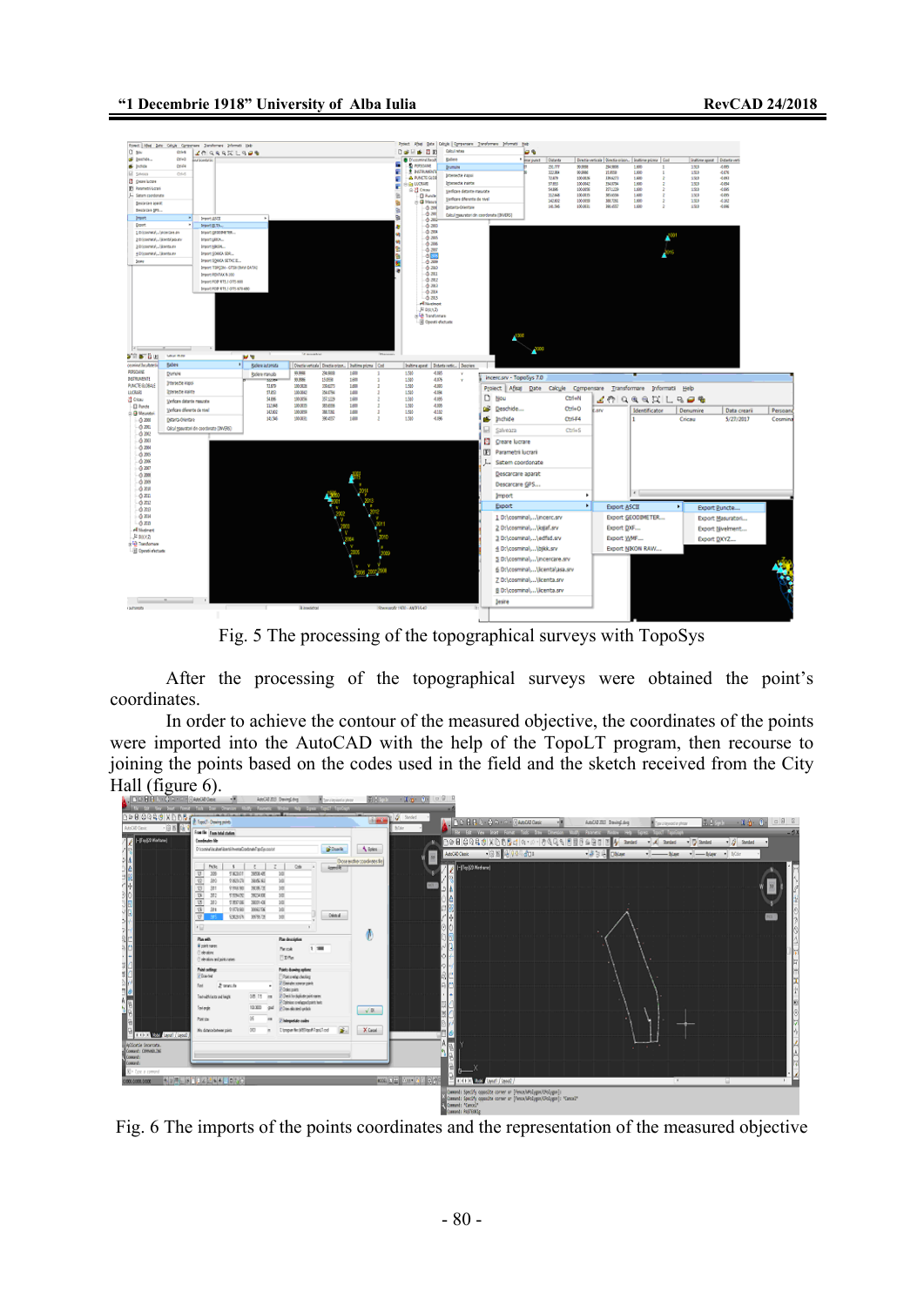Based on the ownership sketch was done the division of the cadastral sector into the parcels, using "Multiple detachment" command of the TopoLT application. To each parcel it was assigned an ID (electronic identifier), unique for each parcel from the cadastral sector (figure 7).



Fig. 7 The parceling of the cadastral sector and the numbering of the resulting parcels

## **2. 4. Drawing up the final documents of the systematic cadastre**

The technical documents of the cadastre are drawn up for the cadastral sector which represents the subject to systematic registration and highlights the real technical and legal situation ascertained during the systematic cadastral work.

The final documents of the systematic cadastre are:

- the cadastral plan;
- the cadastral registry of the real estates;
- the data sheet of the real estate:
- the alphabetical index of the owners of real property rights;
- the CGXML files.

**2.4.1. The cadastral plans -** The cadastral plan (figure 8) was carried out with the program Autocad, version 2013. The overview cadastral plan at scale 1:2000 was achieved by "extracting" the items specified in the Purchaser's requirements from the database in which the entire UAT graphic is located (the UAT limit and neighborhoods, the limits and names of the intravilan, the boundaries and numbers of rthe cadastral sectors, the toponymy). All elements were created on separate layers. At the same time, elements such as title, grid, legend, name of the performer, etc. have been added. The cadastral plans were made and printed at different scales and formats so as to clearly distinguish the elements: ID, real estates limits, the owners, the category of use, the area, etc.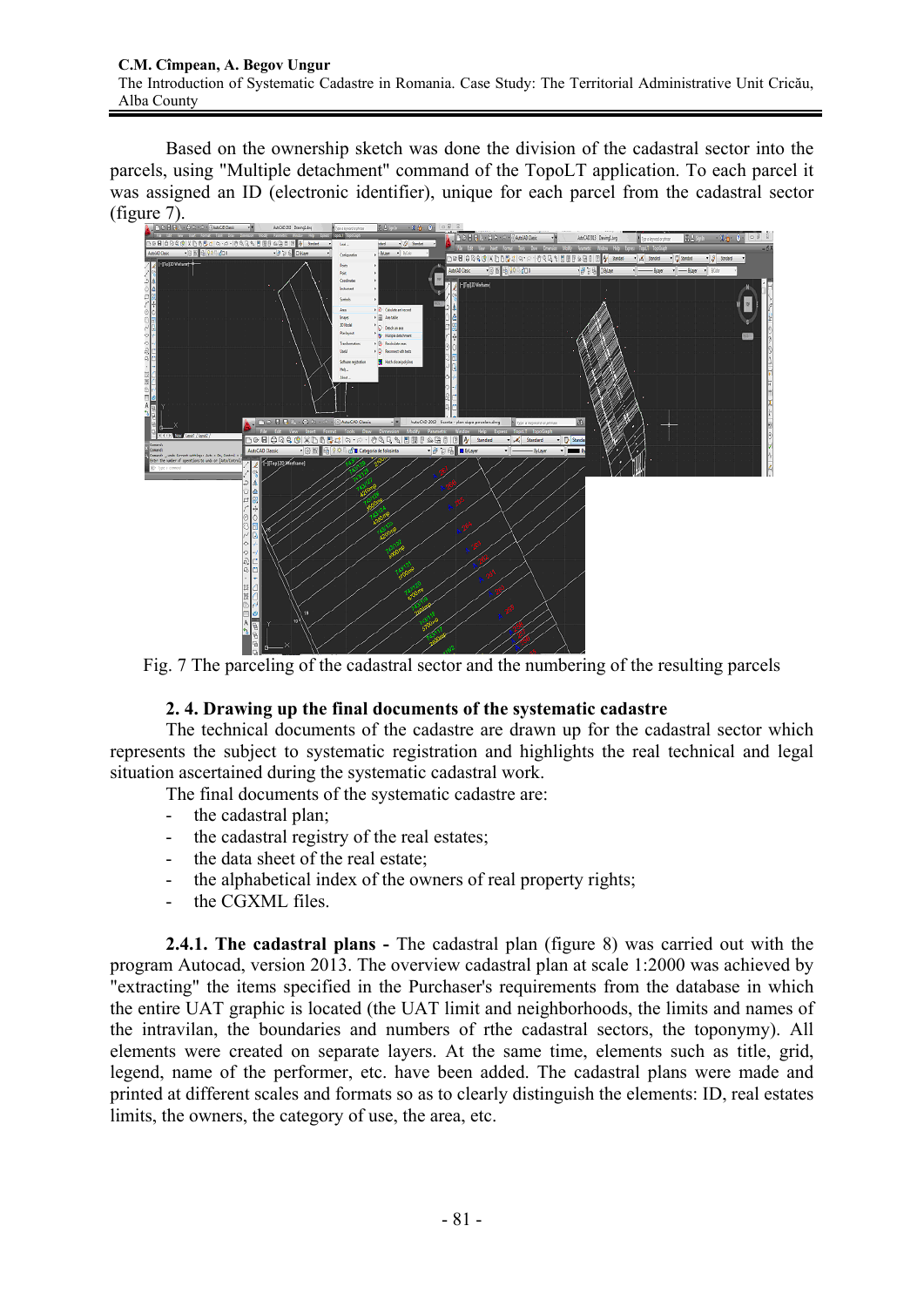

Fig. 8 Cadastral plan of UAT Cricău

**2.4.2. The cadastral registry of the real estates -** The cadastral registry of the real estates (figure 9) is drawn up on cadastral sectors and includes data related to: description of the real estates, data about the land, data about construction, property/possession, dismemberments of the property right, data about notaries/ processes/ prohibitions.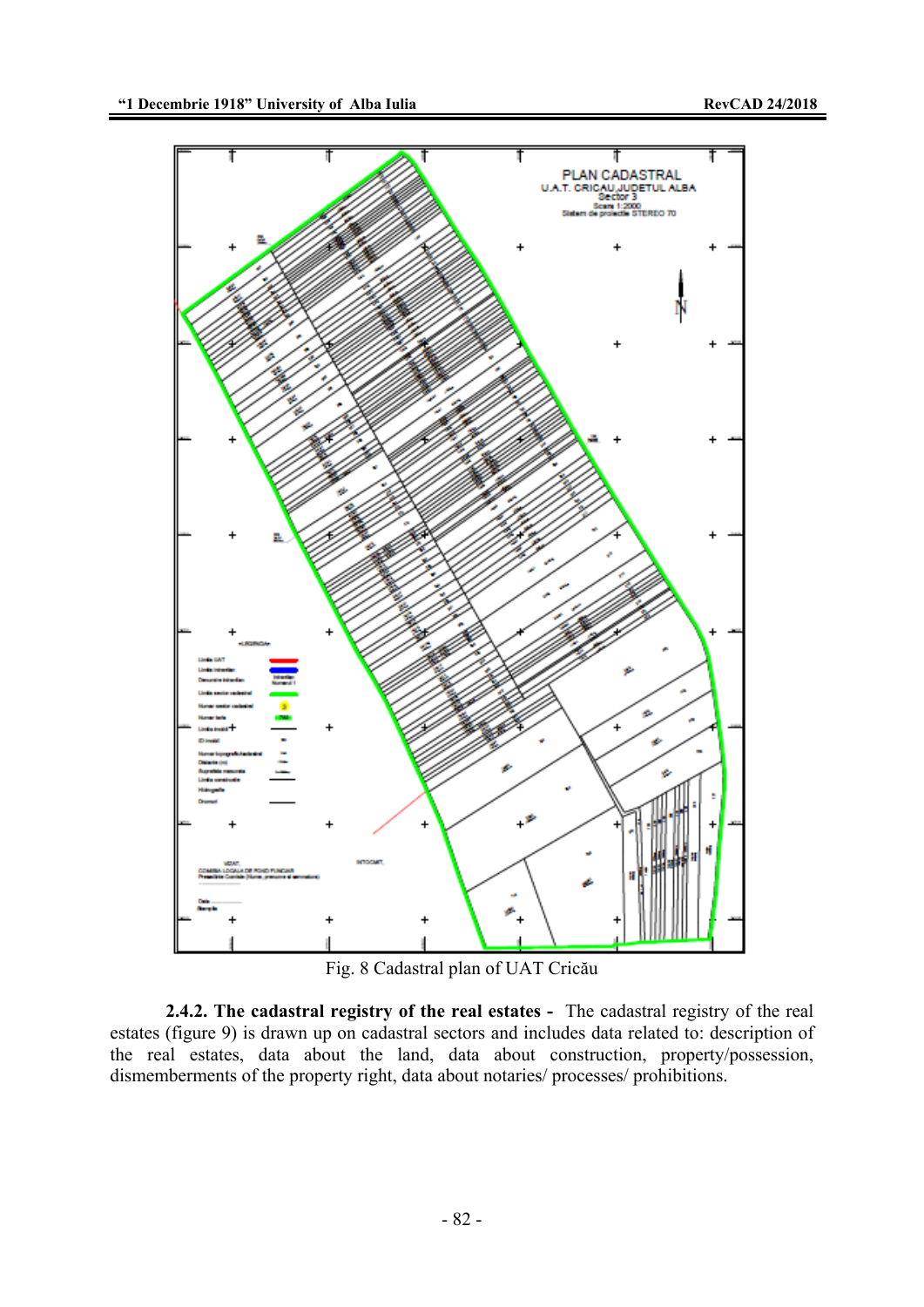#### **C.M. Cîmpean, A. Begov Ungur**

The Introduction of Systematic Cadastre in Romania. Case Study: The Territorial Administrative Unit Cricău, Alba County

| <b>UAT Cricau</b><br>Sector cadastral nr. 3<br>Zonă cooperativizată/necooperativizată (Co) |                                 |  |                                |                          |                                         |                   |                           |                         |                         |                 |                                    |                         |                                     |                         |                                    |                                 |                   |                    |                            |
|--------------------------------------------------------------------------------------------|---------------------------------|--|--------------------------------|--------------------------|-----------------------------------------|-------------------|---------------------------|-------------------------|-------------------------|-----------------|------------------------------------|-------------------------|-------------------------------------|-------------------------|------------------------------------|---------------------------------|-------------------|--------------------|----------------------------|
| 1. DESCRIEREA IMOBILULUI                                                                   |                                 |  |                                |                          |                                         |                   |                           |                         |                         |                 |                                    |                         |                                     |                         |                                    |                                 |                   |                    |                            |
|                                                                                            | <b>DATE TEREN</b>               |  |                                |                          |                                         |                   |                           |                         |                         |                 |                                    | <b>DATE CONSTRUCTII</b> |                                     |                         |                                    |                                 |                   |                    |                            |
| ID                                                                                         | Adresa imobil                   |  | Număr<br>cadastral             | Nr. CF                   | Supr.<br>măsurată                       | Suprafață<br>acte | Supr deținută<br>în plus  | Intrav./<br>extrav. I/E | Nr. top.                | Nr. tarla       |                                    | Nr.<br>parcelă          | Categ.<br>folosintă                 | Identif.<br>constructie | Cod grupă<br>destinatie            | Suprafața<br>construită         | Nr.<br>niveluri   | Nr. CF             | Constr. cu<br>acte (DA/NU) |
| 147                                                                                        |                                 |  |                                |                          | 2071                                    | 2100              | $-29$                     | E                       |                         | 65              |                                    |                         | A                                   |                         |                                    |                                 |                   |                    |                            |
|                                                                                            | 2. PROPRIETATEA / POSESIA       |  |                                |                          |                                         |                   |                           |                         |                         |                 |                                    |                         |                                     |                         |                                    |                                 |                   |                    |                            |
|                                                                                            | Titularul dreptului / posesiei  |  | Proprietar=1 / Data nașterii / |                          |                                         |                   |                           | Entităti                | Mod de                  |                 |                                    |                         |                                     | Act juridic             |                                    |                                 |                   | Obs. privitoare la |                            |
| Nume / Den                                                                                 | Inițiala<br>tatălui             |  | Prenume                        | Posesor=0                | CUÍ                                     | Domiciliu / Sediu |                           | Cota parte              | asociate                |                 | dobândire                          |                         | <b>Tip act</b><br>Nr. act / data    |                         |                                    | Emitent                         | Pret              |                    | proprietar                 |
| <b>SUCIU</b>                                                                               |                                 |  | <b>MARIA</b>                   |                          |                                         |                   | Loc. Cricau, Jud. ALBA    | 1/1                     | Teren                   |                 | Reconstituire<br>act administrativ |                         | 11406/1036<br>19.02.2001            |                         | <b>CJPSDPAT ALBA</b>               |                                 |                   |                    |                            |
|                                                                                            | 3. SARCINI / DEZMEMBRĂMINTE     |  |                                |                          |                                         |                   |                           |                         |                         |                 |                                    |                         |                                     |                         |                                    | 4. OBSERVATII ASUPRA IMOBILULUI |                   |                    |                            |
|                                                                                            | Titular                         |  |                                | dreptului de proprietate | Tipul sarcinii sau al dezmembrămintelor |                   | Tio act<br>Nr. act / data |                         | Emitent                 | Valoare ipotecă |                                    |                         | Imobil împrejmuit /<br>neimprejmuit |                         | Imobil, contestat /<br>necontestat |                                 | Alte observatii   |                    |                            |
|                                                                                            | ٠                               |  |                                |                          |                                         | ٠                 |                           | ٠                       | Neîmprejmuit<br>×.<br>٠ |                 |                                    |                         |                                     |                         |                                    |                                 |                   |                    |                            |
|                                                                                            | 5. NOTĂRI, PROCESE, INTERDICȚII |  |                                |                          |                                         |                   |                           |                         |                         |                 |                                    |                         |                                     |                         |                                    |                                 |                   |                    |                            |
|                                                                                            |                                 |  |                                |                          |                                         | Notare            |                           |                         |                         |                 |                                    |                         |                                     |                         |                                    |                                 | Entități asociate |                    |                            |
|                                                                                            |                                 |  |                                |                          |                                         | ٠                 |                           |                         |                         |                 |                                    |                         |                                     |                         |                                    |                                 | $\sim$            |                    |                            |
|                                                                                            |                                 |  |                                |                          |                                         |                   |                           |                         |                         |                 |                                    |                         |                                     |                         |                                    |                                 |                   |                    |                            |

Fig. 9 The cadastral registry of the real estates

**2.4.3. The data sheet of the real estate -** The data sheet of the real estate (figure 10) includes data about the real estate and about the owner, namely: the UAT, the cadastral sector, the ID, the parcel number, the name and surname of the owner, the statement with the consent of the owner, the ownership/possession act.

**2.4.4. The alphabetical index of the owners –** The alphabetical index of the owners (figure 11) includes data related to: the name and surname of the owner, the date of birth/CUI, the ID of the real estate, the number of the cadastral sector, the address of the real estate, the area of the real estate, notifications. **FISA DE DATE A IMOBILULUI** 

| Nr.<br>Tarla/<br>stradă        | Nr. parcelă/<br>nr. poștal |                                  | Suprafață<br>măsurată |          | Nr.<br>CF | Nr cad/<br>nr top |               |                           | Împrejmuit/<br>Neîmpreimuit<br>$(\hat{I}/N)$ | Zona<br>cooperativizată/<br>necooperativizată<br>(Co/Nco) |                        |
|--------------------------------|----------------------------|----------------------------------|-----------------------|----------|-----------|-------------------|---------------|---------------------------|----------------------------------------------|-----------------------------------------------------------|------------------------|
| 65                             | 743/6/4 A                  |                                  | 2100                  |          |           |                   |               |                           |                                              |                                                           |                        |
|                                |                            |                                  |                       |          |           |                   |               |                           |                                              |                                                           |                        |
| Observații:                    |                            |                                  |                       |          |           |                   |               |                           |                                              |                                                           |                        |
| 2. DATE CONSTRUCTII PERMANENTE |                            |                                  |                       |          |           |                   |               |                           |                                              |                                                           |                        |
| Identificator<br>construcție   |                            | Cod grupă                        | Număr                 |          |           | Constr. cu        |               | Construcție<br>condominiu | Nr.                                          | Nr.                                                       | Suprafață              |
|                                |                            | destinație                       |                       | niveluri |           | acte<br>(DA/NU)   |               | (DA/NU)                   | bloc                                         | total<br>UI                                               | construită<br>măsurată |
| C1                             |                            |                                  |                       |          |           |                   |               |                           |                                              |                                                           |                        |
| Părtile comune:                |                            |                                  |                       |          |           |                   |               |                           |                                              |                                                           |                        |
| Observatii:                    |                            |                                  |                       |          |           |                   |               |                           |                                              |                                                           |                        |
|                                |                            | <b>3. PROPRIETATEA / POSESIA</b> |                       |          |           |                   |               |                           |                                              |                                                           |                        |
| Nr.                            |                            | Nume și prenume deținător/       |                       |          |           |                   |               |                           | Nr. act de                                   |                                                           |                        |
| Crt.                           | Denumire persoană juridică |                                  |                       |          |           |                   | CNP/CUI       |                           | proprietate/posesie                          |                                                           | Observații             |
| 1                              | Suciu Maria                |                                  |                       |          |           |                   | 2701204011150 |                           | TP 11406/1036                                |                                                           |                        |
| $\overline{2}$                 |                            |                                  |                       |          |           |                   |               |                           |                                              |                                                           |                        |

înregistrarea în cartea funciară a dreptului de proprietate asupra imobilului cu ID nr 147<br>Reprezentând imobilul cu suprafața de 0,2100 ha și cu amplasamentul stabilit conform<br>înțelegerii dintre proprietarii imobilelor di

Posesor/Titular drept de proprietate (nume și prenume, semnătura)

Reprezentantul Prestatorului (nume și prenume, semnătura)

Fig. 10 The data sheet of the real estate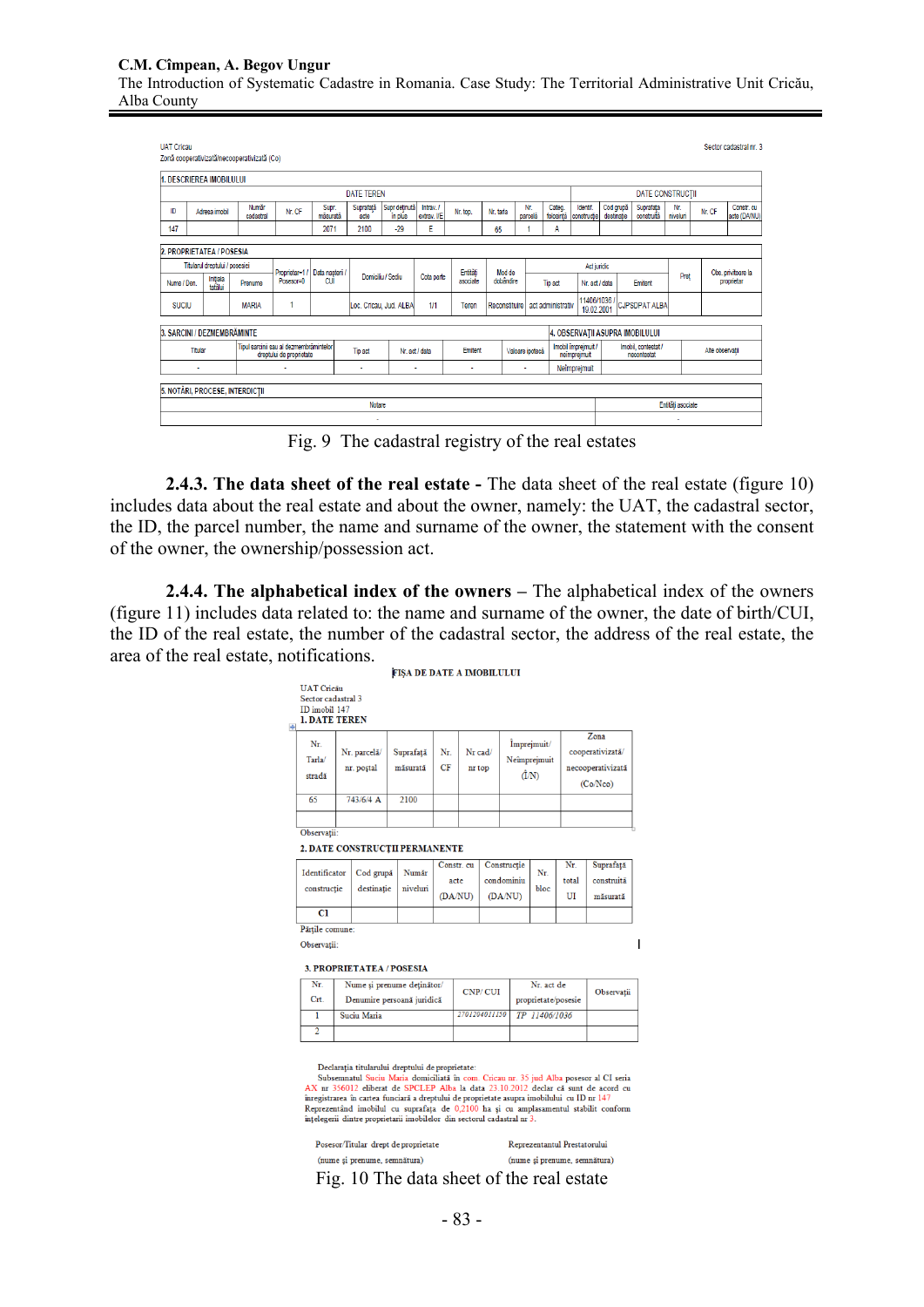| Nr.<br>crt.        | Nume / denumire detinător                                          | Data<br>nasterii<br>/CUI | ID               | Plansa | Sector<br>cadast<br>ral | Adresa<br>imobilului | Supraf<br>. în<br>proprie<br>tate<br>(mp) | Supraf.<br>în<br>posesi<br>e<br>(mp) | Observatii<br>detinător:        |
|--------------------|--------------------------------------------------------------------|--------------------------|------------------|--------|-------------------------|----------------------|-------------------------------------------|--------------------------------------|---------------------------------|
| $\mathbf{1}$       | COMUNA CRICAU                                                      | 4562508                  | 303              |        | $\overline{3}$          | :65.743/158          | 2800                                      |                                      |                                 |
| $\overline{a}$     | COMUNA CRICAU<br>- DOMENIUL PUBLIC                                 | 4562508                  | 138              |        | 3                       | $-7442$              | 7307                                      |                                      |                                 |
| 3                  | COMUNA CRICAU<br>- DOMENIUL PUBLIC                                 | 4562508                  | 308              |        | 3                       | $-745$               | 2245                                      |                                      |                                 |
| 4                  | COMUNA CRICAU<br>- DOMENIUL PUBLIC                                 | 4562508                  | 309              |        | 3                       | $-741$               | 5927                                      |                                      |                                 |
| 5                  | COMUNA CRICAU<br>- DOMENIUL PUBLIC                                 | 4562508                  | 719              |        | 3                       | $:65-742$            | 3346                                      |                                      |                                 |
| 6                  | PRECUP NICOLETA<br><b>DIANA</b><br>PERSOANA FIZICA<br>AUTORIZATA   | 31544479                 | 238              |        | 3                       | $: -743/95/2$        | 43933                                     |                                      |                                 |
| 7                  | SENESAN NICOLETA<br><b>DIANA</b><br>"INTREPRINDERE<br>INDIVIDUALA" | 30517832                 | 155              |        | 3                       | :743.743/14          | 10300                                     |                                      | cu sediul in<br>Galda de<br>Jos |
| $\mathbf{\hat{z}}$ | <b>ADAM AURELIA</b>                                                |                          | 288              |        | 3                       | $.65-$<br>743/145/1  | 2400                                      |                                      |                                 |
| Q                  | <b>ADAM PETRU</b>                                                  |                          | 178              |        | 3                       | $:65-743/36$         | 3300                                      |                                      |                                 |
| 10                 | ARDELEAN GLIGOR                                                    | 06.12.1926               | 208              |        | 3                       | $:65 - 743/63$       | 5700                                      |                                      |                                 |
| 11                 | <b>ARDELEAN GLIGOR</b>                                             | 06.12.1926               | 264              |        | 3                       | $:65-743/121$        | 5700                                      |                                      |                                 |
| 12                 | <b>ARDELEAN IOAN</b>                                               |                          | 261              |        | 3                       | $:65-743/118$        | 5700                                      |                                      |                                 |
| 13                 | <b>ARION AURELIA</b>                                               | 07.04.1958               | 195              |        | 3                       | $:65-743/51$         | 3500                                      |                                      |                                 |
| 14                 | <b>ARION AURELIA</b>                                               | 07.04.1958               | $\overline{241}$ |        | $\overline{\mathbf{3}}$ | ;65-743/99           | 7000                                      |                                      |                                 |
| 15                 | <b>BABA ILEANA</b>                                                 | 28.12.1931               | 262              |        | 3                       | $:65-743/119$        | 2800                                      |                                      |                                 |
| 16                 | <b>BABA ILEANA</b>                                                 | 28.12.1931               | 263              |        | 3                       | $:65-743/120$        | 5700                                      |                                      |                                 |
| 17                 | <b>BABA STEFAN</b>                                                 | 06.08.1947               | $\overline{215}$ |        | 3                       | $:65-743/69/2$       | 5800                                      |                                      |                                 |
| 18                 | <b>BENICIAN ONISIM</b>                                             |                          | 151              |        | 3                       | $:65-743/10$         | 2400                                      |                                      |                                 |
| 19                 | <b>BOITOS PAVEL</b>                                                | 22.05.1928               | $\overline{201}$ |        | 3                       | $:65 - 743/56$       | 2100                                      |                                      |                                 |
| 20                 | <b>BOITOS VALERIA</b>                                              |                          | 302              |        | 3                       | $:65-743/157$        | 2800                                      |                                      |                                 |
| 21                 | <b>CIOARA ELENA</b>                                                |                          | 218              |        | 3                       | $:65-74372$          | 2500                                      |                                      |                                 |
| 22                 | CIOAZA FLORINA-<br>MARIA                                           |                          | 251              |        | 3                       | $:65-743/108$        | 2800                                      |                                      |                                 |
| 23                 | <b>CIOCIU TEREZA</b><br>ADRIANA                                    | 13.05.1938               | 239              |        | 3                       | $:65-743/95/2$       | 48600                                     |                                      |                                 |
| 24                 | <b>CIUBEAN GETA</b><br><b>DOMNINCA</b>                             | 16.07.1952               | 156              |        | 3                       | $:65-743/15$         | 5700                                      |                                      |                                 |
| 25                 | <b>CIUBEAN GETA</b><br>DOMNINCA                                    | 16.07.1952               | 304              |        | 3                       | $:65-743/159$        | 2800                                      |                                      |                                 |
| 26                 | <b>COMAN AURELIA</b>                                               |                          | 239              |        | 3                       | $:65-743.95.2$       | 48600                                     |                                      |                                 |
| 27                 | COMANICIU ANA                                                      | 30.09.1954               | 216              |        | 3                       | $:65 - 743/70$       | 3500                                      |                                      |                                 |
| 28                 | COMANICIU SILVIA                                                   | 06.03.1936               | 159              |        | 3                       | $:65-743/19$         | 5000                                      |                                      |                                 |
| $\overline{10}$    | <b>COMANICIU VASILE</b>                                            | 27.01.1975               | 216              |        | ä                       | $:65-743/70$         | 3500                                      |                                      |                                 |

Fig. 11 The alphabetical index of the owners

**2.4.5. The integration of data and the generation of the CGXML file -** The "Generating CGXML" is an application developed specifically for the management of Systematic Cadastre data according to the requirements of the National Agency for Cadastre and Real Estate Advertising. To integrate data and generate CGXML files, data gathered from owners were entered into the CGXML application (figure 12). The insertion of alphanumeric data has been done in specialized cells for:

- general data relating to the real estates;
- general data relating to the parcels;
- constructions/ individual units;
- registration in the land book.

For the purpose of pre-validation of the input data, program creators added a special command to view the land book extract after completing the fields.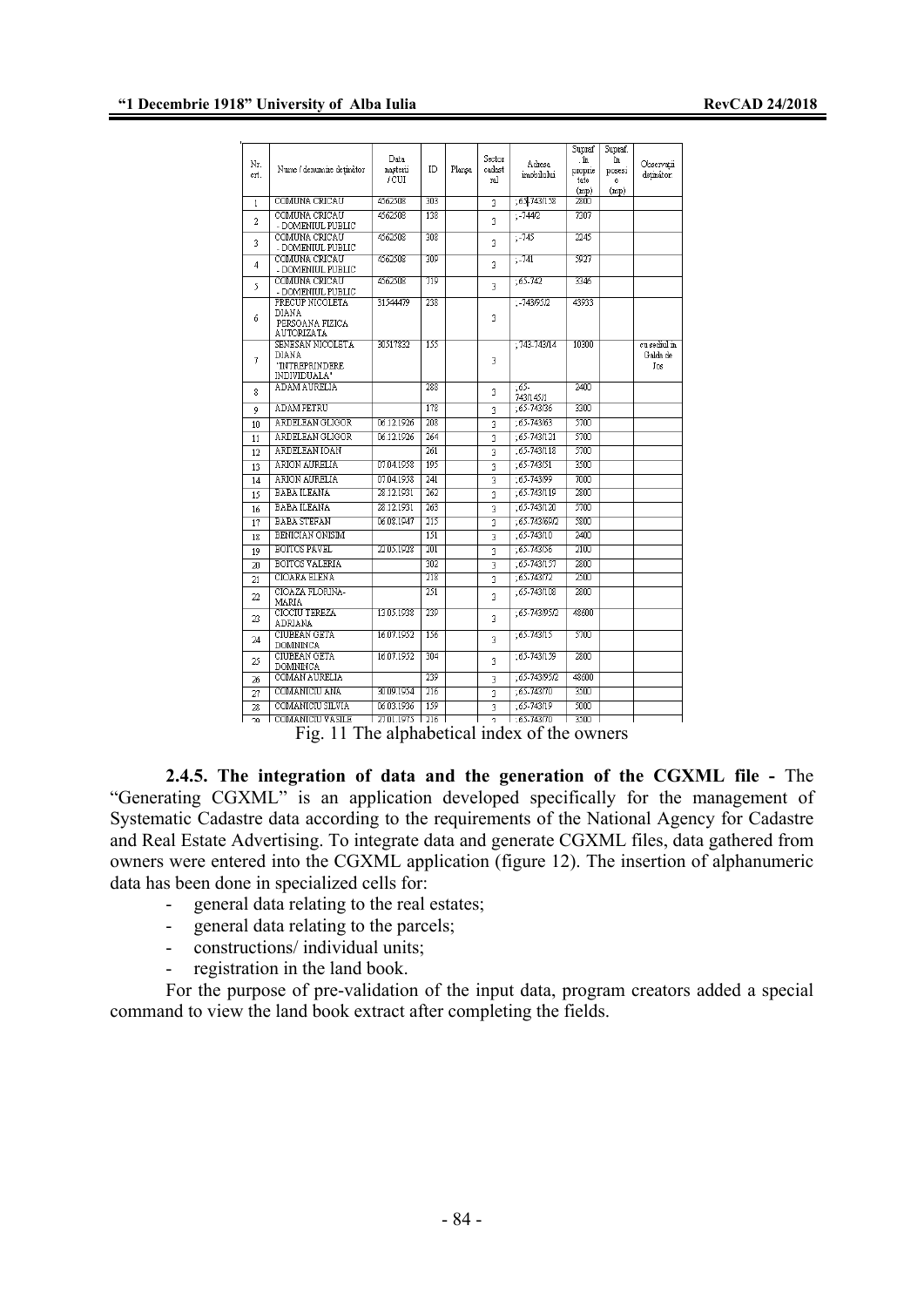### **C.M. Cîmpean, A. Begov Ungur**

The Introduction of Systematic Cadastre in Romania. Case Study: The Territorial Administrative Unit Cricău, Alba County



Fig. 12 Generating the CGXML files

## **3. Conclusion**

Through a case study this paper aims to present the legal framework, the steps and the final documents of systematic cadastre. The cadastral sector taken into consideration is situated in Cricău, Alba County. For the introduction of systematic cadastre in the territorial administrative unit Cricău, Alba County were passed the following steps:

- 1. The collection and integration of datas:
- 2. Performing topographical surveys
- 3. The processing of the topographical surveys
- 4. Drawing up the final documents of the systematic cadastre (the cadastral register of the real estates, the alphabetical index of the owners of the real rights, the cadastral plans and the CGXML files).

Based the final documents of the systematic cadastre the real estate were registered in the land book.

### **5. References**

- *1. \*\*\*, Ordinul nr. 533/2016 privind aprobarea Specificaţiilor tehnice de realizare a lucrărilor sistematice de cadastru în vederea înscrierii imobilelor în cartea funciară;*
- *2. \*\*\*, Ordinul nr. 979/05.08.2016 Specificaţii tehnice de realizare a lucrărilor sistematice de cadastru pe sectoare cadastrale în vederea înscrierii imobilelor în cartea funciară finanţate de Agenţia Naţională de Cadastru şi Publicitate Imobiliară;*
- *3. \*\*\*, Ordinul nr. 700/09.07.2014 al Directorului General al ANCPI privind aprobarea Regulamentului de avizare, receptie şi înscriere în evidenţele de cadastru şi carte funciară cu modificările şi completările ulterioare;*